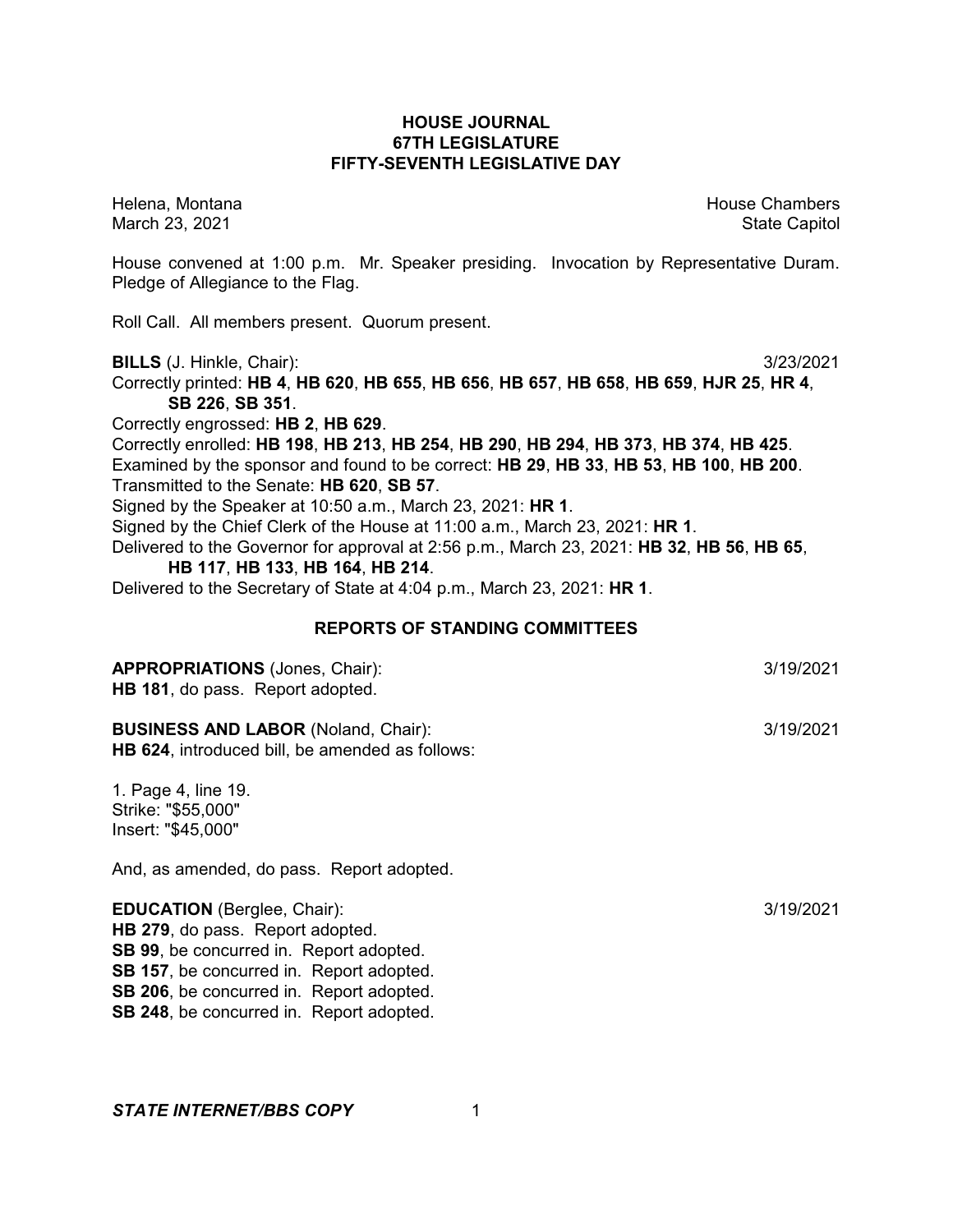| <b>NATURAL RESOURCES</b> (Gunderson, Chair):<br>SB 63, be concurred in. Report adopted.                                                                                                                                                                                                                                                                                                                                                                                                                                                                             | 3/19/2021 |
|---------------------------------------------------------------------------------------------------------------------------------------------------------------------------------------------------------------------------------------------------------------------------------------------------------------------------------------------------------------------------------------------------------------------------------------------------------------------------------------------------------------------------------------------------------------------|-----------|
| <b>STATE ADMINISTRATION</b> (McKamey, Chair):<br>HB 350, do pass. Report adopted.                                                                                                                                                                                                                                                                                                                                                                                                                                                                                   | 3/19/2021 |
| <b>TAXATION</b> (Beard, Chair):<br>HB 629, introduced bill, be amended as follows:                                                                                                                                                                                                                                                                                                                                                                                                                                                                                  | 3/19/2021 |
| 1. Title, line 10.<br><b>Following: "SECTIONS"</b><br>Insert: "15-30-2303,"                                                                                                                                                                                                                                                                                                                                                                                                                                                                                         |           |
| 2. Page 3, line 9.<br>Following: "(h)"<br>Insert: "(i)"<br><b>Following: "means"</b><br>Insert: ":<br>$(A)$ unless subsection $(9)(h)(i)(B)$ applies,"                                                                                                                                                                                                                                                                                                                                                                                                              |           |
| 3. Page 3, line 11.<br>Following: "year"<br>Insert: ";<br>(B) for a county with a population of 20,000 or less, net employee growth equal to at least 5<br>qualifying new employees during the first year the credit is claimed and at least 7 total<br>qualifying new employees during any subsequent calendar year"                                                                                                                                                                                                                                               |           |
| 4. Page 3, line 11.<br>Following: "year."<br>Insert: "(ii)"                                                                                                                                                                                                                                                                                                                                                                                                                                                                                                         |           |
| 5. Page 3, line 28.<br>Following: "for the"<br>Insert: "Montana source wages paid to"                                                                                                                                                                                                                                                                                                                                                                                                                                                                               |           |
| 6. Page 5.<br>Following: line 13<br>Insert: "Section 4. Section 15-30-2303, MCA, is amended to read:<br>"15-30-2303. Tax credits subject to review by interim committee. (1) The following tax<br>credits must be reviewed during the biennium commencing July 1, 2019:<br>(a) the credit for income taxes imposed by foreign states or countries provided for in 15-30-<br>2302;<br>(b) the credit for contractor's gross receipts provided for in 15-50-207;<br>(c) the credit for new or expanded manufacturing provided for in 15-31-124 through 15-31-<br>127; |           |
| <b>STATE INTERNET/BBS COPY</b><br>2                                                                                                                                                                                                                                                                                                                                                                                                                                                                                                                                 |           |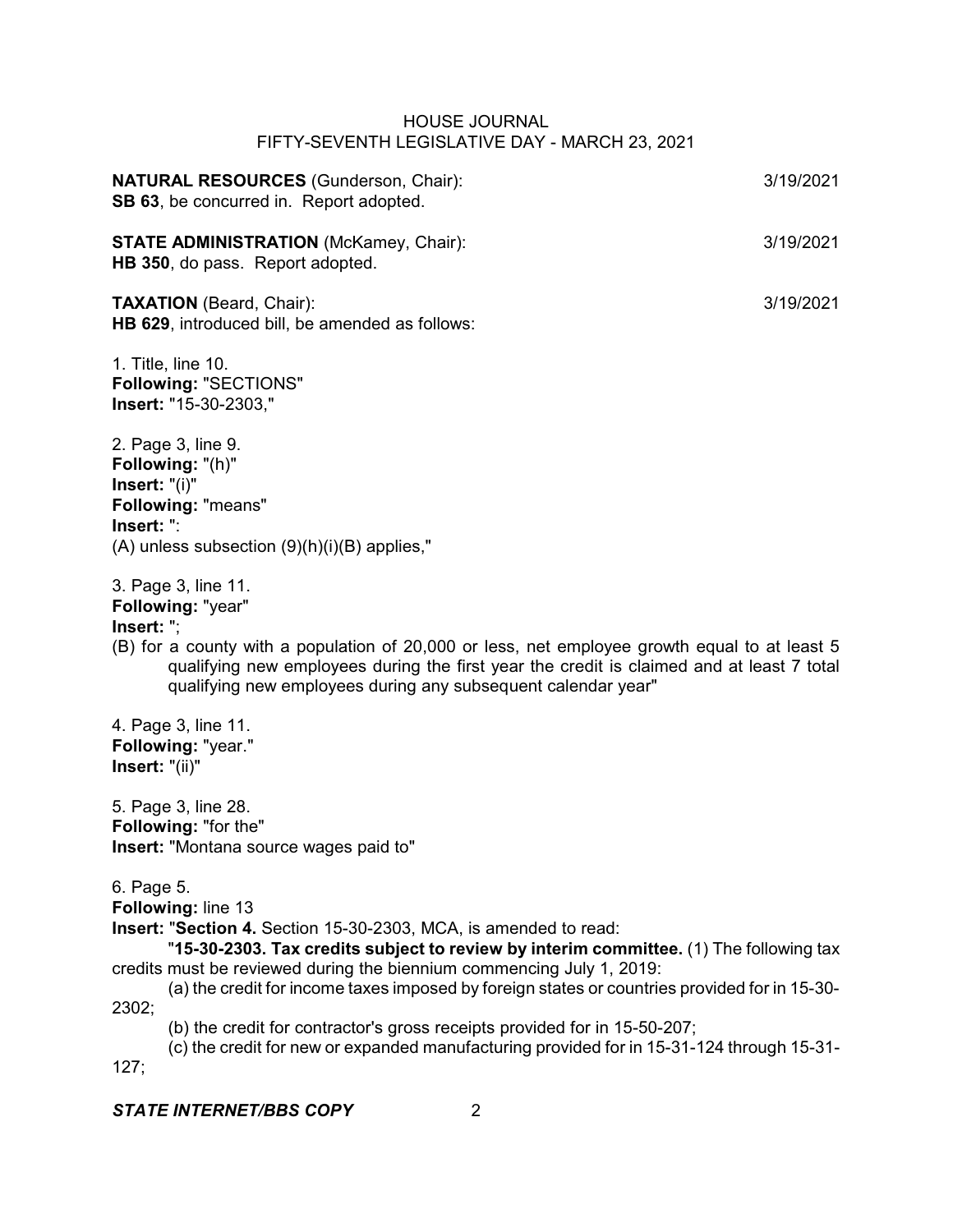(d) the credit for installing an alternative energy system provided for in 15-32-201 through 15-32-203;

(e) the credit for energy-conserving expenditures provided for in 15-30-2319 and 15-32-109; and

(f) the credit for elderly homeowners and renters provided for in 15-30-2337 through 15-30- 2341.

(2) The following tax credits must be reviewed during the biennium commencing July 1,  $2021$ 

(a) the credit for commercial or net metering system investment provided for in Title 15, chapter 32, part 4;

(b) the credit for qualified elderly care expenses provided for in 15-30-2366;

(c) the credit for dependent care assistance and referral services provided forin 15-30-2373 and 15-31-131;

(d) the credit for contributions to a university or college foundation or endowment provided for in 15-30-2326, 15-31-135, and 15-31-136;

(e) the credit for donations to an educational improvement account provided for in 15-30- 2334, 15-30-3110, and 15-31-158; and

(f) the credit for donations to a student scholarship organization provided for in 15-30-2335, 15-30-3111, and 15-31-159.

(3) The following tax credits must be reviewed during the biennium commencing July 1, 2023:

(a) the credit for providing disability insurance for employees provided for in 15-30-2367 and 15-31-132;

(b) the credit for installation of a geothermal system provided for in 15-32-115;

(c) the credit for property to recycle or manufacture using recycled material provided for in Title 15, chapter 32, part 6;

(d) the credit for converting a motor vehicle to alternative fuel provided for in 15-30-2320 and 15-31-137;

(e) the credit for infrastructure use fees provided for in 17-6-316; and

(f) the credit for contributions to a qualified endowment provided for in 15-30-2327 through 15-30-2329, 15-31-161, and 15-31-162.

(4) The following tax credits must be reviewed during the biennium commencing July 1,  $2025$ 

(a) the credit for preservation of historic buildings provided for in 15-30-2342 and 15-31-151;

(b) the credit for mineral or coal exploration provided for in Title 15, chapter 32, part 5;

(c) the credit for capital gains provided for in 15-30-2301;

(d) the credit for a new employee in an empowerment zone provided for in 15-30-2356 and 15-31-134;

(e) the credit for an oilseed crush facility provided for in 15-32-701; and

(f) the credit for unlocking state lands provided for in 15-30-2380; and

(g) the job growth incentive tax credit provided for in [sections 2 and 3].

(5) The following tax credits must be reviewed during the biennium commencing July 1, 2027:

(a) the biodiesel or biolubricant production facility credit provided for in 15-32-702;

(b) the biodiesel blending and storage credit provided for in 15-32-703;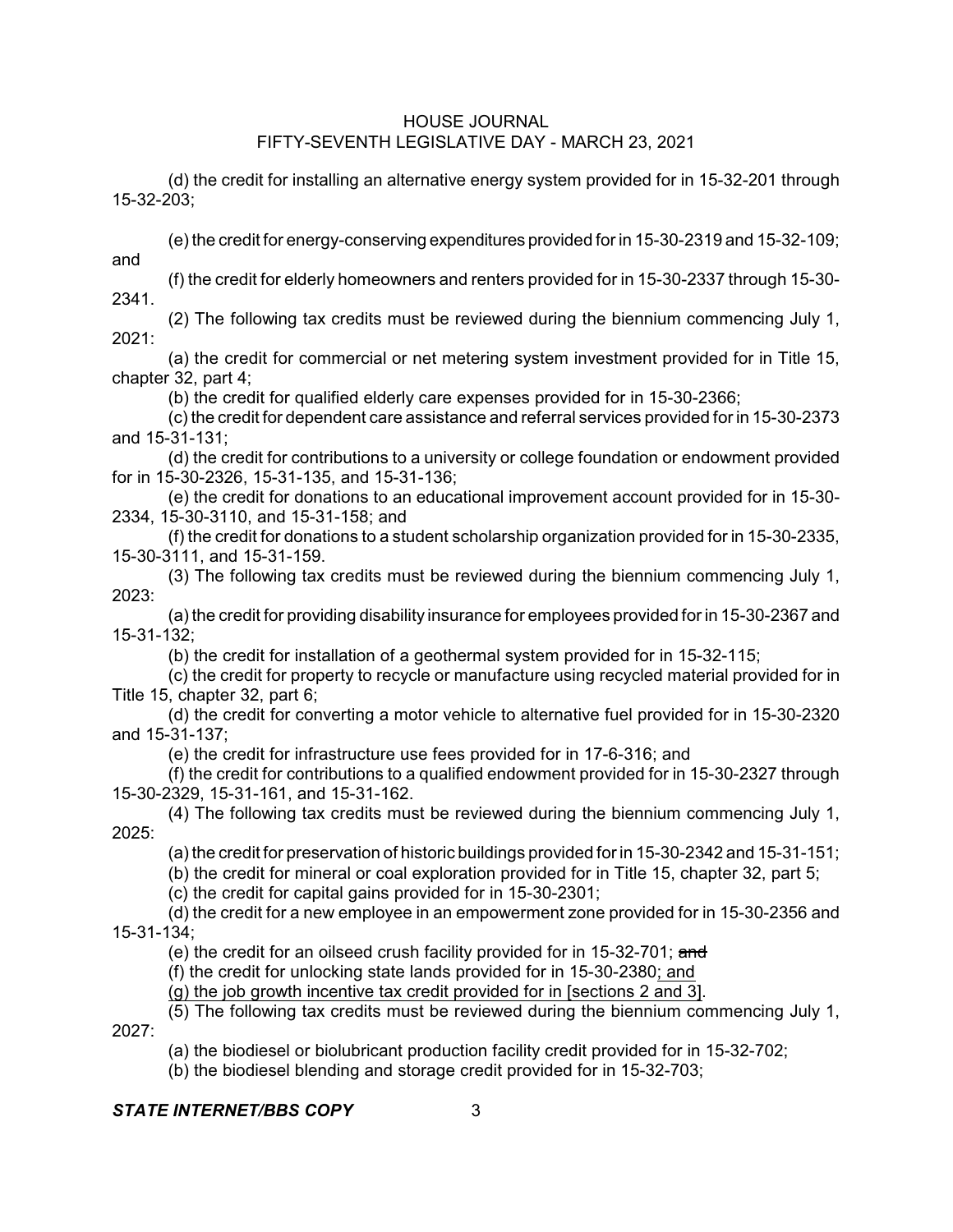(c) the adoption tax credit provided for in 15-30-2364;

(d) the credit for providing temporary emergency lodging provided for in 15-30-2381 and 15-31-171;

(e) the credit for hiring a registered apprentice or veteran apprentice provided for in 15-30- 2357 and 15-31-173;

(f) the earned income tax credit provided for in 15-30-2318; and

(g) the media production and postproduction credits provided for in 15-31-1007 and 15-31- 1009.

(6) The revenue interim committee shall review the tax credits scheduled for review in the biennium of the next regular legislative session, including any individual or corporate income tax credits with an expiration or termination date that are not listed in this section, and make recommendations to the legislature about whether to eliminate or revise the credits. The legislature may extend the review dates by amending this section. The revenue interim committee shall review the credits using the following criteria:

(a) whether the credit changes taxpayer decisions, including whether the credit rewards decisions that may have been made regardless of the existence of the tax credit;

(b) to what extent the credit benefits some taxpayers at the expense of other taxpayers;

(c) whether the credit has out-of-state beneficiaries;

(d) the timing of costs and benefits of the credit and how long the credit is effective;

(e) any adverse impacts of the credit or its elimination and whether the benefits of continuance or elimination outweigh adverse impacts; and

(f) the extent to which benefits of the credit affect the larger economy." " **Renumber:** subsequent sections

And, as amended, do pass. Report adopted.

### **MESSAGES FROM THE SENATE**

**House bills** concurred in and returned to the House:  $\frac{3}{19/2021}$ 

**HB 58**, introduced by J. Karjala **HB 71**, introduced by F. Garner **HB 95**, introduced by B. Tschida **HB 97**, introduced by W. McKamey **HB 224**, introduced by P. Fielder **HB 225**, introduced by P. Fielder **HB 304**, introduced by F. Garner **HB 309**, introduced by J. Read **HB 353**, introduced by S. Gunderson

**House bills** concurred in as amended and returned to the House for concurrence in Senate amendments:

3/19/2021

**HB 35**, introduced by S. Stewart Peregoy **HB 47**, introduced by W. McKamey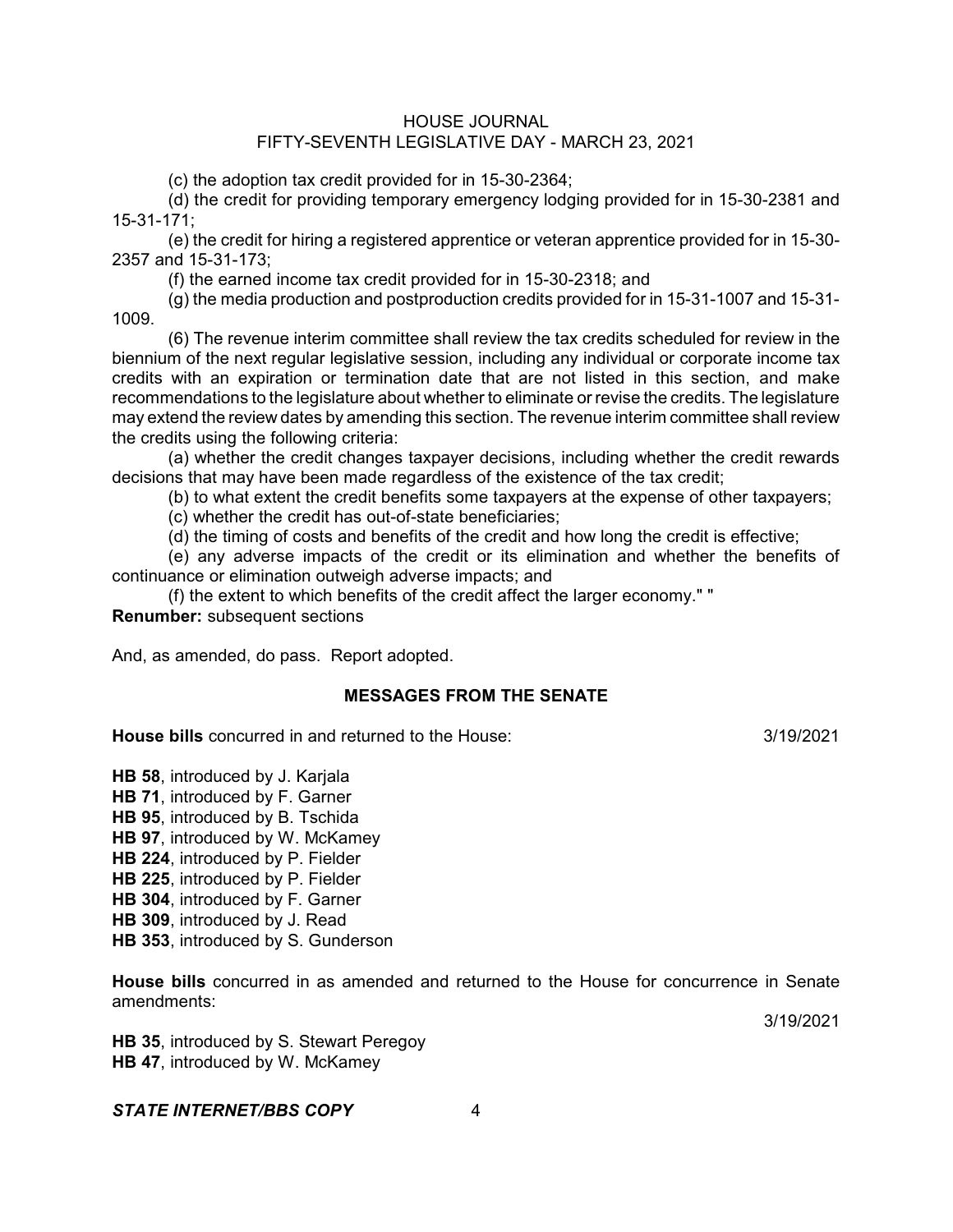**HB 163**, introduced by P. Fielder **HB 178**, introduced by D. Bedey

**SB 39** - The Senate failed to concur in House amendments to **SB 39,** authorized the President to appoint the following Conference Committee, and requested that the House appoint a like committee to confer on House amendments to **SB 39:**

3/22/2021

Senator K. Regier, Chair Senator Hinebauch Senator Sands

## **FIRST READING AND COMMITMENT OF BILLS**

The following House bills were introduced, read first time, and referred to committees:

**HB 660**, introduced by J. Kassmier, R. Osmundson, referred to Appropriations. **HB 661**, introduced by J. Kassmier, D. Bartel, W. Galt, C. Knudsen, B. Ler, referred to Natural Resources.

**HB 662**, introduced by J. Karjala, referred to Transportation.

**HB 663**, introduced by B. Ler, D. Bartel, B. Beard, S. Berglee, J. Carlson, P. Fielder, S. Galloway, W. Galt, F. Garner, J. Gillette, S. Gist, S. Gunderson, C. Hinkle, L. Jones, J. Kassmier, C. Knudsen, R. Knudsen, D. Lenz, M. Malone, R. Marshall, B. Mitchell, M. Noland, J. Patelis, B. Phalen, B. Putnam, J. Read, M. Regier, J. Schillinger, L. Sheldon-Galloway, D. Skees,

B. Tschida, B. Usher, S. Vinton, T. Welch, K. Zolnikov, referred to Education.

**HB 664**, introduced by K. Sullivan, referred to Human Services.

**HB 665**, introduced by B. Ler, referred to Judiciary.

The following House resolution was introduced, read first time, and referred to committee:

**HR 5**, introduced by B. Usher, F. Anderson, D. Bartel, B. Beard, D. Bedey, S. Berglee, M. Bertoglio, M. Binkley, L. Brewster, E. Buttrey, J. Carlson, G. Custer, J. Dooling, N. Duram, P. Fielder, R. Fitzgerald, F. Fleming, G. Frazer, J. Fuller, W. Galt, S. Galloway, F. Garner, J. Gillette, S. Gist, S. Greef, S. Gunderson, E. Hill, C. Hinkle, J. Hinkle, K. Holmlund, M. Hopkins, L. Jones, J. Kassmier, S. Kerns, C. Knudsen, R. Knudsen, D. Lenz, B. Ler, D. Loge, M. Malone, R. Marshall, W. McKamey, B. Mercer, B. Mitchell, T. Moore, F. Nave, M. Noland, B. Phalen, J. Patelis, B. Putnam, J. Read, A. Regier, M. Regier, L. Reksten, V. Ricci, J. Schillinger, K. Seekins-Crowe, L. Sheldon-Galloway, D. Skees, M. Stromswold, J. Trebas, B. Tschida, S. Vinton, K. Walsh, T. Welch, K. Whitman, K. Zolnikov, referred to Rules.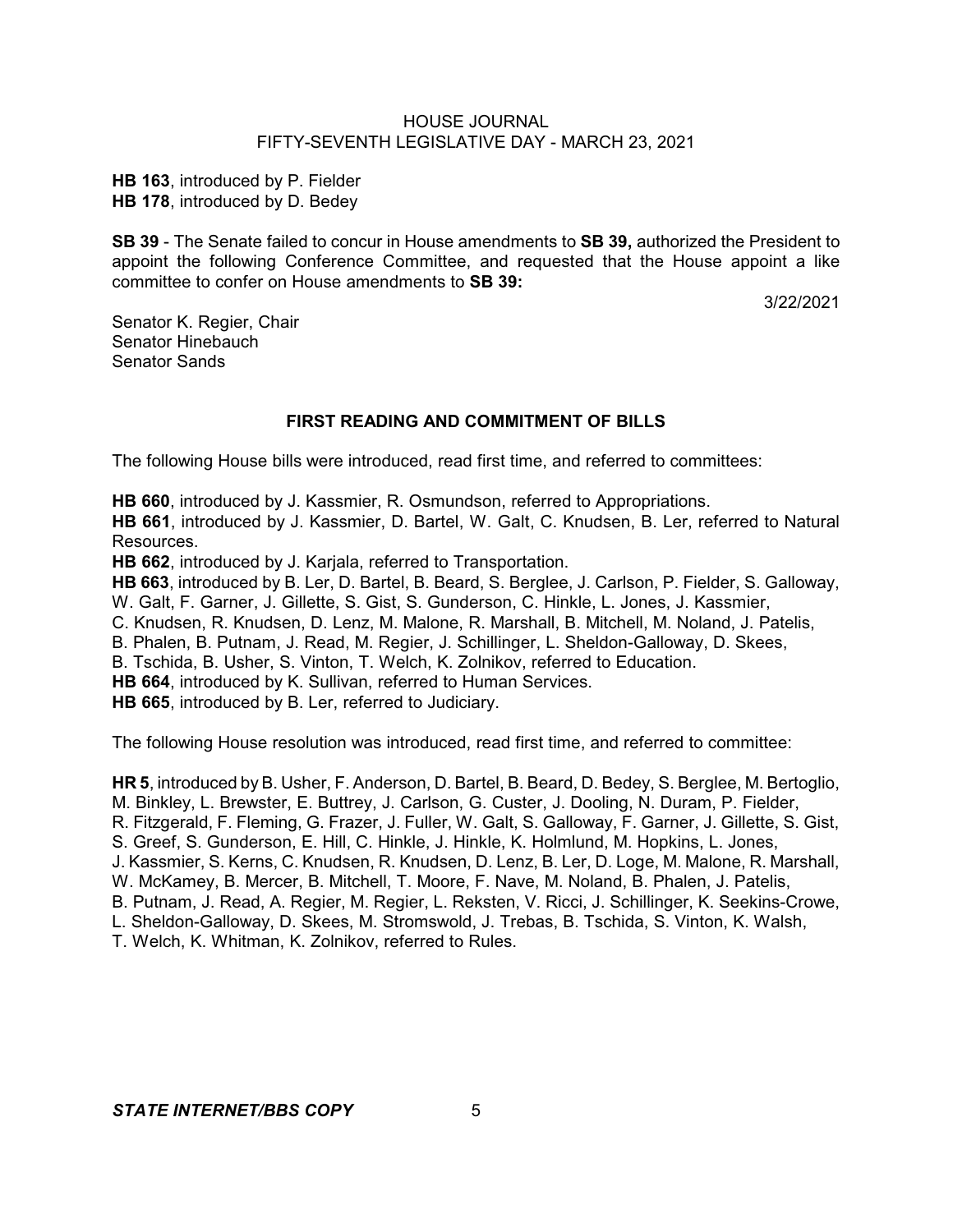## **SECOND READING OF BILLS (COMMITTEE OF THE WHOLE)**

Majority Leader Vinton moved the House resolve itself into a Committee of the Whole for consideration of business on second reading. Motion carried. Representative Zolnikov in the chair.

Mr. Speaker: We, your Committee of the Whole, having had under consideration business on second reading, recommend as follows:

**HB 4** - Representative Bartel moved **HB 4** do pass. Motion carried as follows:

Yeas: Abbott, Anderson, Bartel, Beard, Bedey, Berglee, Bertoglio, Binkley, Bishop, Brewster, Buckley, Buttrey, Caferro, Carlson, Curdy, Custer, Dooling, Dunwell, Duram, Farris-Olsen, Fern, Fielder, Fitzgerald, Fleming, France, Frazer, Fuller, Funk, Galloway, Garner, Gillette, Gist, Greef, Gunderson, Hamilton, Harvey, Hawk, Hayman, Hill, Hinkle C, Hinkle J, Holmlund, Hopkins, Jones, Karjala, Kassmier, Keane, Kelker, Keogh, Kerns, Kerr-Carpenter, Knudsen C, Knudsen R, Kortum, Lenz, Ler, Loge, Malone, Marler, Marshall, McKamey, Mercer, Mitchell, Moore, Nave, Noland, Novak, Olsen, Patelis, Phalen, Putnam, Read, Regier A, Regier M, Reksten, Ricci, Running Wolf, Schillinger, Seekins-Crowe, Sheldon-Galloway, Skees, Smith, Stafman, Stewart Peregoy, Stromswold, Sullivan, Tenenbaum, Thane, Trebas, Tschida, Usher, Vinton, Walsh, Weatherwax, Welch, Whiteman Pena, Whitman, Windy Boy, Zolnikov, Mr. Speaker. Total 100

Nays: None. Total 0

Voted absentee: None.

Excused: None. Total 0

Absent or not voting: None. Total 0

**HB 10** - Representative Holmlund moved **HB 10** do pass. Motion carried as follows:

Yeas: Abbott, Anderson, Bartel, Beard, Bedey, Berglee, Bertoglio, Binkley, Bishop, Brewster, Buckley, Buttrey, Caferro, Carlson, Curdy, Custer, Dooling, Dunwell, Duram, Farris-Olsen, Fern, Fielder, Fitzgerald, Fleming, France, Frazer, Fuller, Funk, Galloway, Garner, Gillette, Gist, Greef, Gunderson, Hamilton, Harvey, Hawk, Hayman, Hill, Hinkle C, Hinkle J, Holmlund, Hopkins, Jones, Karjala, Kassmier, Keane, Kelker, Keogh, Kerns, Kerr-Carpenter, Knudsen C, Knudsen R, Kortum, Lenz, Ler, Loge, Malone, Marler, Marshall, McKamey, Mercer, Mitchell, Moore, Nave, Noland, Novak, Olsen, Patelis, Phalen, Putnam, Read, Regier A, Regier M, Reksten, Ricci, Running Wolf, Schillinger, Seekins-Crowe, Sheldon-Galloway, Skees, Smith, Stafman, Stewart Peregoy,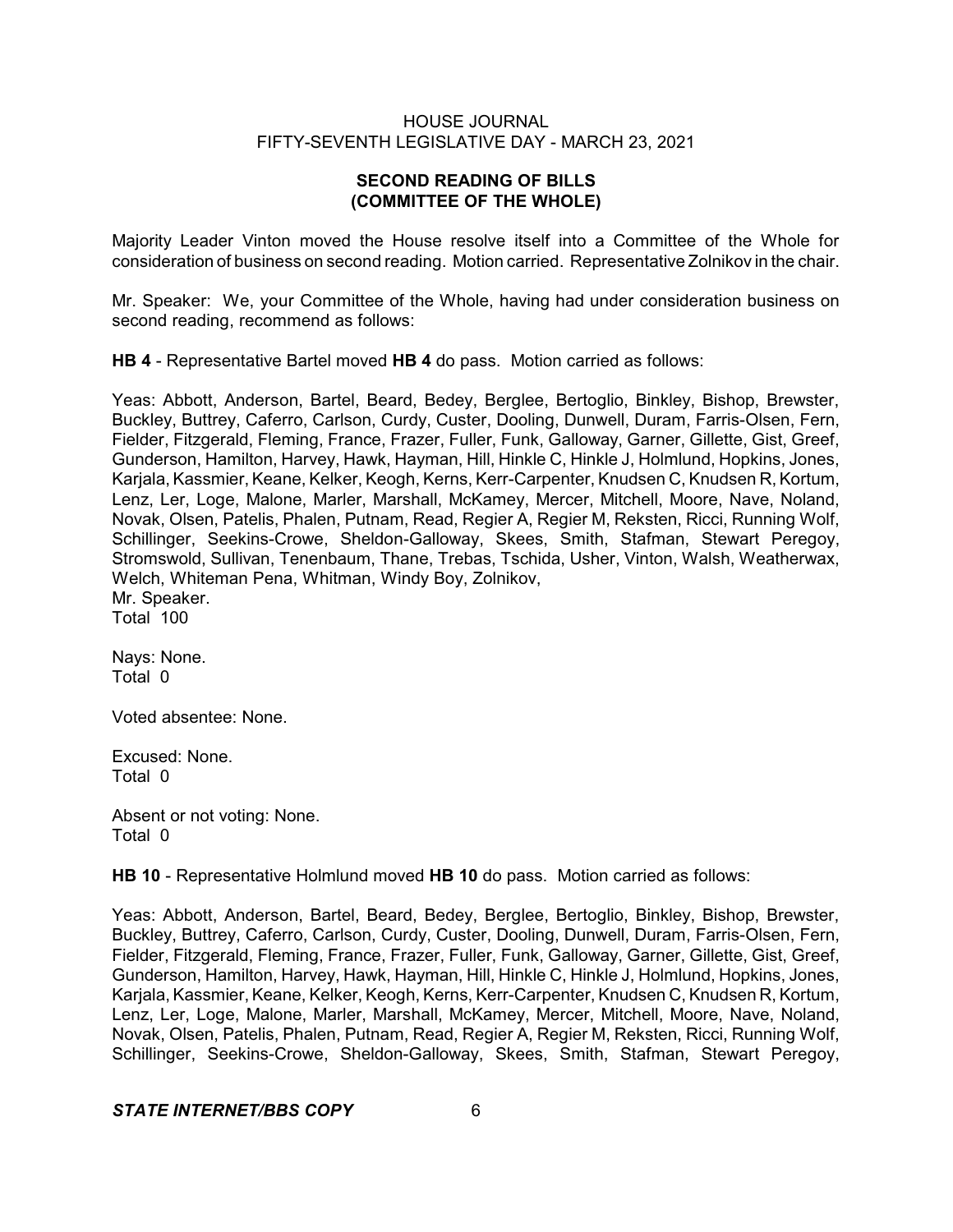Stromswold, Sullivan, Tenenbaum, Thane, Trebas, Tschida, Usher, Vinton, Walsh, Weatherwax, Welch, Whiteman Pena, Whitman, Windy Boy, Zolnikov, Mr. Speaker. Total 100

Nays: None. Total 0

Voted absentee: None.

Excused: None. Total 0

Absent or not voting: None. Total 0

**HB 12** - Representative Hopkins moved **HB 12** do pass. Motion carried as follows:

Yeas: Abbott, Anderson, Bartel, Bedey, Bertoglio, Bishop, Brewster, Buckley, Buttrey, Caferro, Carlson, Curdy, Custer, Dooling, Dunwell, Duram, Farris-Olsen, Fern, Fitzgerald, Fleming, France, Frazer, Fuller, Funk, Galloway, Garner, Gist, Greef, Gunderson, Hamilton, Harvey, Hawk, Hayman, Holmlund, Hopkins, Jones, Karjala, Kassmier, Keane, Kelker, Keogh, Kerr-Carpenter, Knudsen C, Knudsen R, Kortum, Lenz, Ler, Loge, Malone, Marler, Marshall, McKamey, Mercer, Novak, Olsen, Patelis, Phalen, Putnam, Reksten, Ricci, Running Wolf, Schillinger, Seekins-Crowe, Skees, Smith, Stafman, Stewart Peregoy, Sullivan, Tenenbaum, Thane, Walsh, Weatherwax, Welch, Whiteman Pena, Whitman, Windy Boy, Zolnikov, Mr. Speaker. Total 78

Nays: Beard, Berglee, Binkley, Fielder, Gillette, Hill, Hinkle C, Hinkle J, Kerns, Mitchell, Moore, Nave, Noland, Read, Regier A, Regier M, Sheldon-Galloway, Stromswold, Trebas, Tschida, Usher, Vinton.

Total 22

Voted absentee: None.

Excused: None. Total 0

Absent or not voting: None. Total 0

**HB 464** - Representative M. Regier moved **HB 464** do pass. Motion carried as follows:

Yeas: Anderson, Bartel, Beard, Bedey, Berglee, Bertoglio, Binkley, Brewster, Buttrey, Carlson, Dooling, Duram, Fielder, Fitzgerald, Fleming, Frazer, Fuller, Galloway, Gillette, Gist, Greef, Gunderson, Harvey, Hawk, Hill, Hinkle C, Hinkle J, Holmlund, Hopkins, Jones, Kassmier, Keane,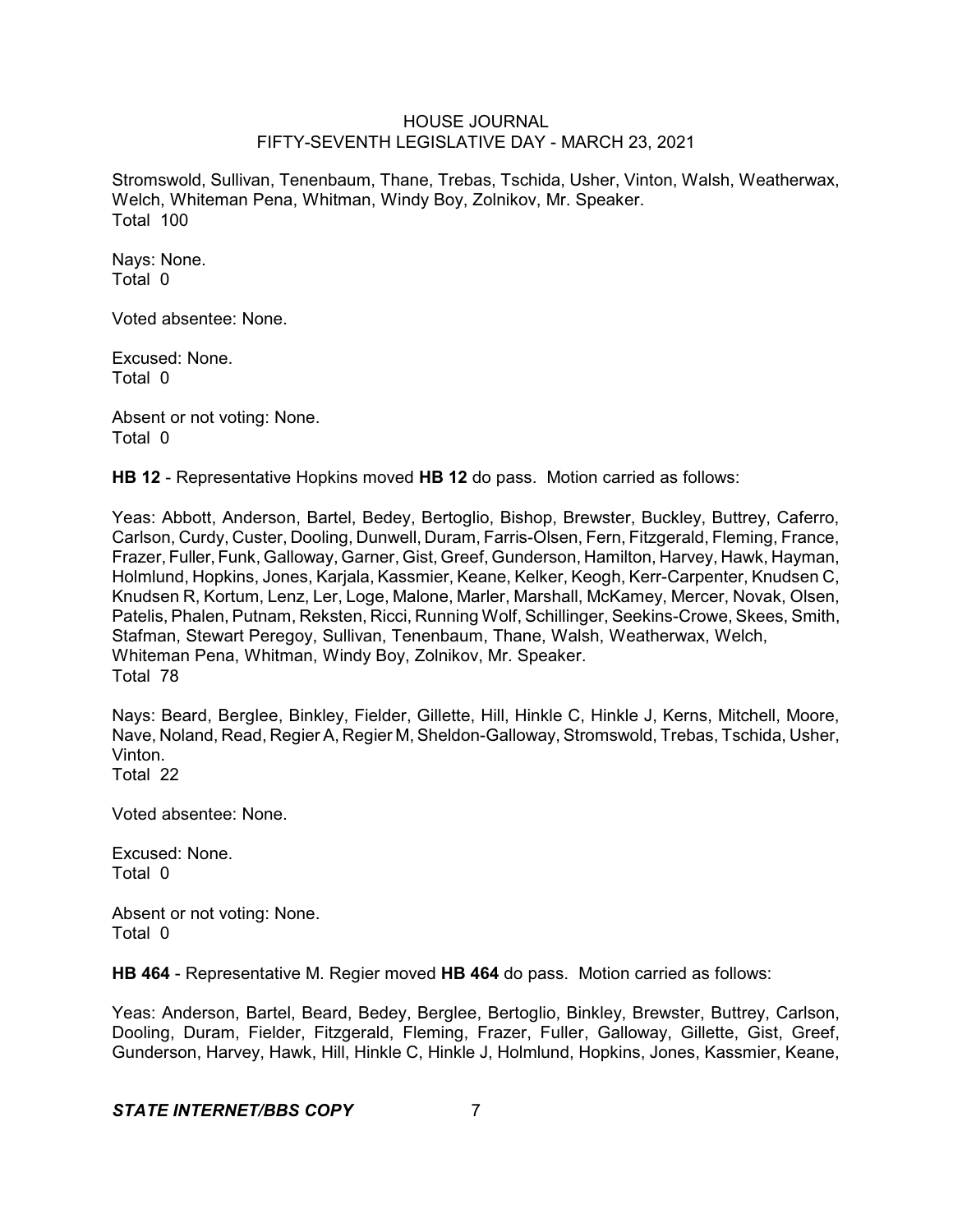Kerns, Knudsen C, Lenz, Ler, Loge, Malone, Marshall, McKamey, Mercer, Mitchell, Moore, Nave, Noland, Novak, Patelis, Phalen, Read, Regier A, Regier M, Reksten, Ricci, Schillinger, Seekins-Crowe, Sheldon-Galloway, Skees, Smith, Stromswold, Trebas, Tschida, Usher, Vinton, Walsh, Whitman, Zolnikov, Mr. Speaker. Total 67

Nays: Abbott, Bishop, Buckley, Caferro, Curdy, Custer, Dunwell, Farris-Olsen, Fern, France, Funk, Garner, Hamilton, Hayman, Karjala, Kelker, Keogh, Kerr-Carpenter, Knudsen R, Kortum, Marler,

Olsen, Putnam, Running Wolf, Stafman, Stewart Peregoy, Sullivan, Tenenbaum, Thane, Weatherwax, Welch, Whiteman Pena, Windy Boy. Total 33

Voted absentee: None.

Excused: None. Total 0

Absent or not voting: None. Total 0

**SB 33** - Representative Kelker moved **SB 33** be concurred in. Motion carried as follows:

Yeas: Abbott, Anderson, Bartel, Beard, Bedey, Berglee, Bertoglio, Bishop, Brewster, Buckley, Buttrey, Caferro, Carlson, Curdy, Custer, Dooling, Dunwell, Duram, Farris-Olsen, Fern, Fielder, Fitzgerald, Fleming, France, Frazer, Fuller, Funk, Galloway, Garner, Gillette, Gist, Greef, Gunderson, Hamilton, Harvey, Hawk, Hayman, Hill, Hinkle C, Holmlund, Hopkins, Jones, Karjala, Kassmier, Keane, Kelker, Keogh, Kerns, Kerr-Carpenter, Knudsen C, Knudsen R, Kortum, Lenz, Ler, Loge, Malone, Marler, Marshall, McKamey, Mercer, Mitchell, Nave, Noland, Novak, Olsen, Patelis, Putnam, Regier A, Reksten, Ricci, Running Wolf, Schillinger, Seekins-Crowe, Sheldon-Galloway, Skees, Smith, Stafman, Stewart Peregoy, Stromswold, Sullivan, Tenenbaum, Thane, Trebas, Usher,Vinton,Walsh, Weatherwax,Welch, Whiteman Pena, Whitman, WindyBoy, Zolnikov, Mr. Speaker. Total 93

Nays: Binkley, Hinkle J, Moore, Phalen, Read, Regier M, Tschida. Total 7

Voted absentee: None.

Excused: None. Total 0

Absent or not voting: None. Total 0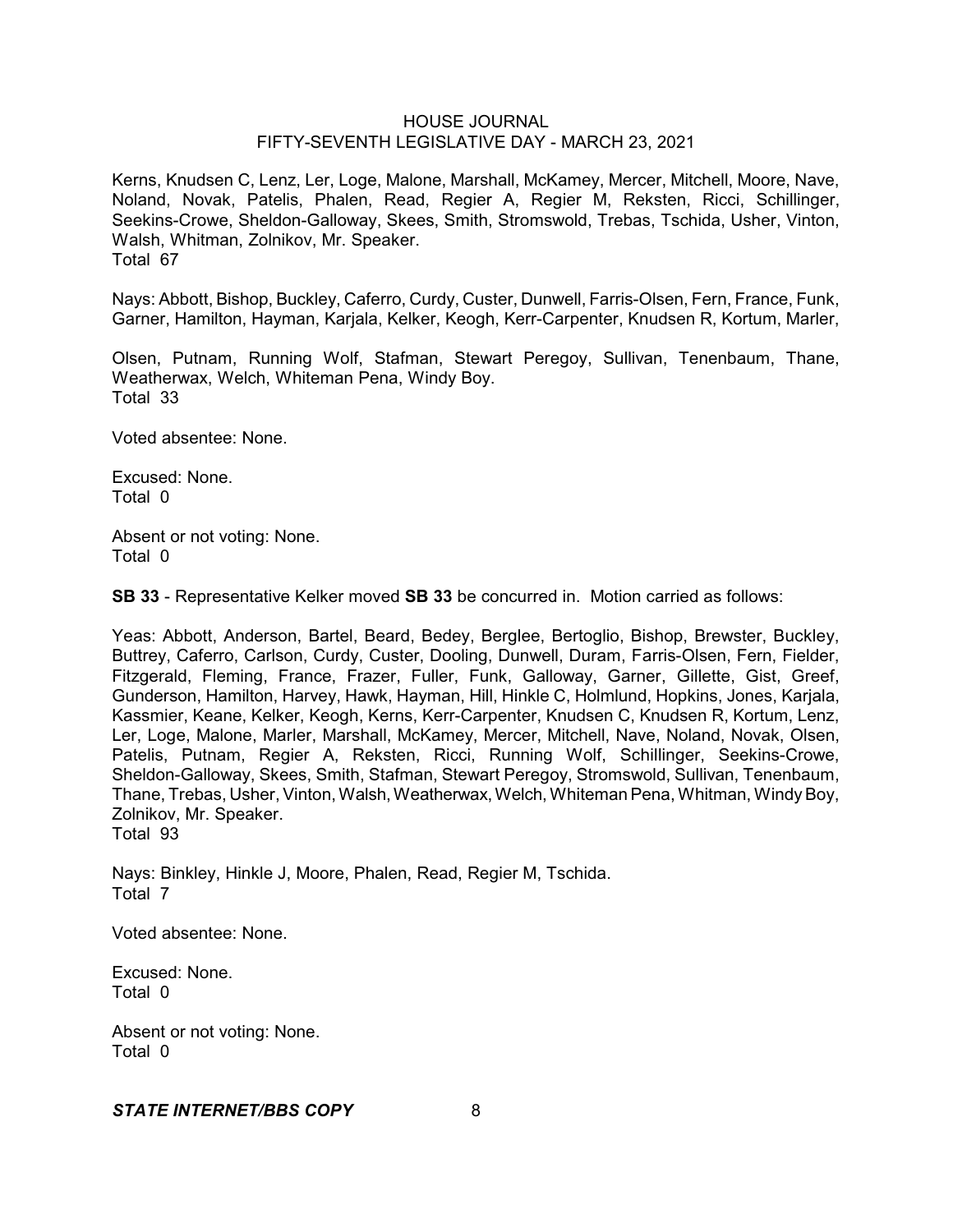**SB 43** - Representative Kelker moved **SB 43** be concurred in. Motion carried as follows:

Yeas: Abbott, Anderson, Bartel, Beard, Bedey, Bertoglio, Bishop, Brewster, Buckley, Buttrey, Caferro, Carlson, Curdy, Custer, Dooling, Dunwell, Duram, Farris-Olsen, Fern, Fielder, Fitzgerald, Fleming, France, Frazer, Funk, Galloway, Garner, Gillette, Gist, Greef, Gunderson, Hamilton, Harvey, Hawk, Hayman, Hill, Holmlund, Hopkins, Jones, Karjala, Kassmier, Keane, Kelker, Keogh, Kerns, Kerr-Carpenter, Knudsen C, Knudsen R, Kortum, Lenz, Ler, Loge, Malone, Marler, McKamey, Mercer, Noland, Novak, Olsen, Patelis, Putnam, Read, Regier A, Reksten, Ricci, Running Wolf, Schillinger, Seekins-Crowe, Sheldon-Galloway, Skees, Smith, Stafman, Stewart Peregoy, Stromswold, Sullivan, Tenenbaum, Thane, Trebas, Usher, Vinton, Walsh, Weatherwax, Welch, Whiteman Pena, Whitman, Windy Boy, Zolnikov, Mr. Speaker. Total 88

Nays: Berglee, Binkley, Fuller, Hinkle C, Hinkle J, Marshall, Mitchell, Moore, Phalen, Regier M, Tschida. Total 11

Voted absentee: None.

Excused: None. Total 0

Absent or not voting: Nave. Total 1

**SB 171** - Representative Dooling moved **SB 171** be concurred in. Motion carried as follows:

Yeas: Abbott, Anderson, Bartel, Beard, Bedey, Berglee, Bertoglio, Binkley, Bishop, Brewster, Buckley, Buttrey, Caferro, Carlson, Curdy, Custer, Dooling, Dunwell, Duram, Farris-Olsen, Fern, Fielder, Fitzgerald, Fleming, France, Frazer, Fuller, Funk, Galloway, Garner, Gillette, Gist, Greef, Gunderson, Hamilton, Harvey, Hawk, Hayman, Hill, Hinkle C, Hinkle J, Holmlund, Hopkins, Jones, Karjala, Kassmier, Keane, Kelker, Keogh, Kerns, Kerr-Carpenter, Knudsen C, Knudsen R, Kortum, Lenz, Ler, Loge, Malone, Marler, Marshall, McKamey, Mercer, Mitchell, Moore, Nave, Noland, Novak, Olsen, Patelis, Phalen, Putnam, Read, Regier A, Regier M, Reksten, Ricci, Running Wolf, Schillinger, Seekins-Crowe, Sheldon-Galloway, Skees, Smith, Stafman, Stewart Peregoy, Stromswold, Sullivan, Tenenbaum, Thane, Trebas, Tschida, Usher, Vinton, Walsh, Weatherwax, Welch, Whiteman Pena, Whitman, Windy Boy, Zolnikov, Mr. Speaker. Total 100

Nays: None. Total 0

Voted absentee: None.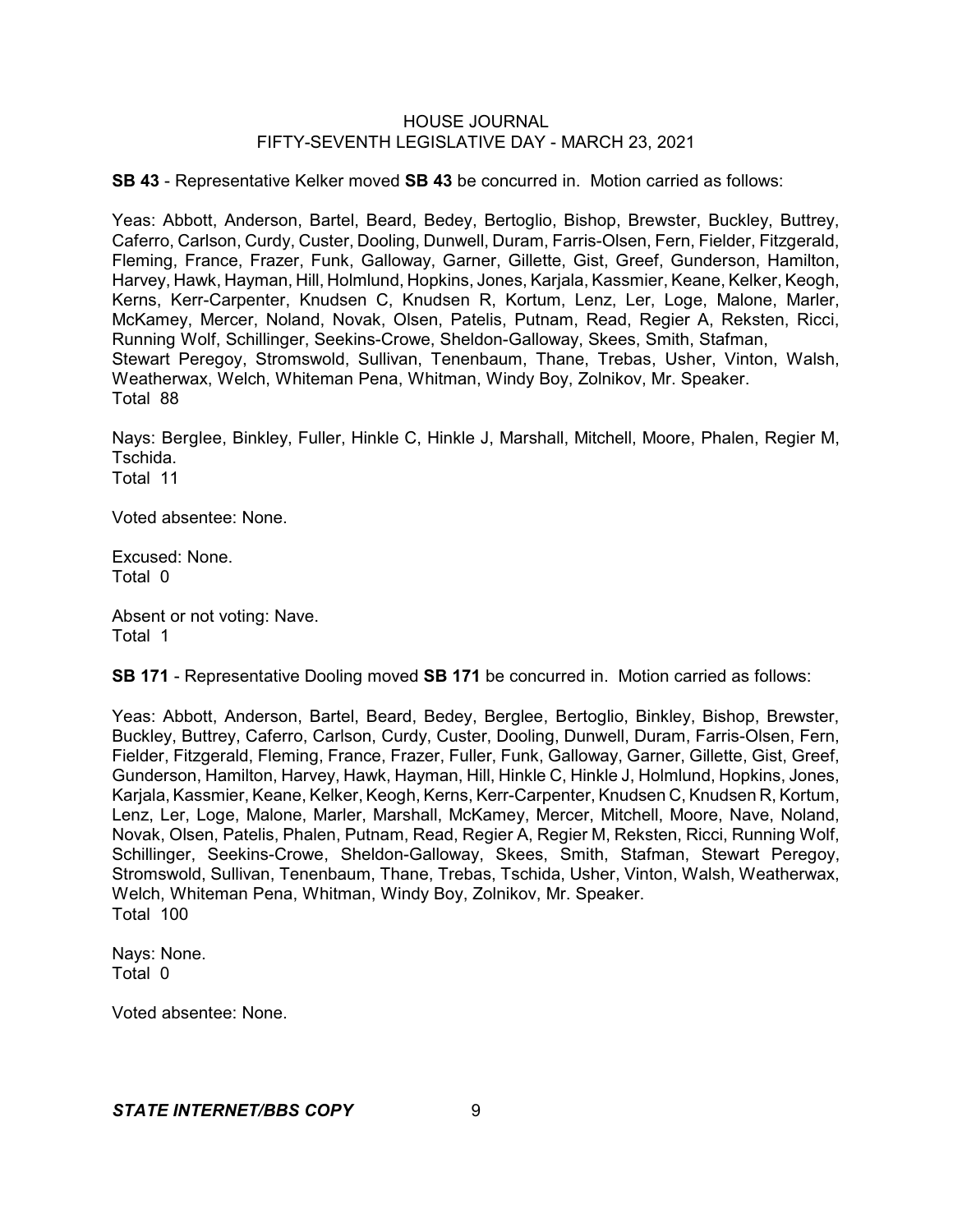Excused: None. Total 0

Absent or not voting: None. Total 0

**SB 217** - Representative Galloway moved **SB 217** be concurred in. Motion carried as follows:

Yeas: Abbott, Anderson, Bartel, Beard, Bedey, Berglee, Bertoglio, Binkley, Bishop, Brewster, Buckley, Buttrey, Caferro, Carlson, Curdy, Custer, Dooling, Dunwell, Duram, Farris-Olsen, Fern, Fielder, Fitzgerald, Fleming, France, Frazer, Fuller, Funk, Galloway, Garner, Gillette, Gist, Greef, Gunderson, Hamilton, Harvey, Hawk, Hayman, Hill, Hinkle C, Hinkle J, Holmlund, Hopkins, Jones, Karjala, Kassmier, Keane, Kelker, Keogh, Kerns, Kerr-Carpenter, Knudsen C, Knudsen R, Kortum, Lenz, Ler, Loge, Malone, Marler, Marshall, McKamey, Mercer, Mitchell, Moore, Nave, Noland, Novak, Olsen, Patelis, Phalen, Putnam, Read, Regier A, Regier M, Reksten, Ricci, Running Wolf, Schillinger, Seekins-Crowe, Sheldon-Galloway, Skees, Smith, Stafman, Stewart Peregoy, Stromswold, Sullivan, Tenenbaum, Thane, Trebas, Tschida, Usher, Vinton, Walsh, Weatherwax, Welch, Whiteman Pena, Whitman, Windy Boy, Zolnikov, Mr. Speaker. Total 100

Nays: None. Total 0

Voted absentee: None.

Excused: None. Total 0

Absent or not voting: None. Total 0

**SB 222** - Representative Usher moved **SB 222** be concurred in. Motion carried as follows:

Yeas: Anderson, Bartel, Beard, Bedey, Berglee, Bertoglio, Binkley, Brewster, Buttrey, Carlson, Curdy, Custer, Dooling, Duram, Fielder, Fitzgerald, Fleming, Frazer, Fuller, Galloway, Garner, Gillette, Gist, Greef, Gunderson, Hill, Hinkle C, Hinkle J, Holmlund, Hopkins, Jones, Kassmier, Kelker, Kerns, Knudsen C, Knudsen R, Lenz, Ler, Loge, Malone, Marshall, McKamey, Mercer, Mitchell, Moore, Nave, Noland, Patelis, Phalen, Putnam, Read, Regier A, Regier M, Reksten, Ricci, Schillinger, Seekins-Crowe, Sheldon-Galloway, Skees, Stromswold, Trebas, Tschida, Usher, Vinton, Walsh, Welch, Whitman, Zolnikov, Mr. Speaker. Total 69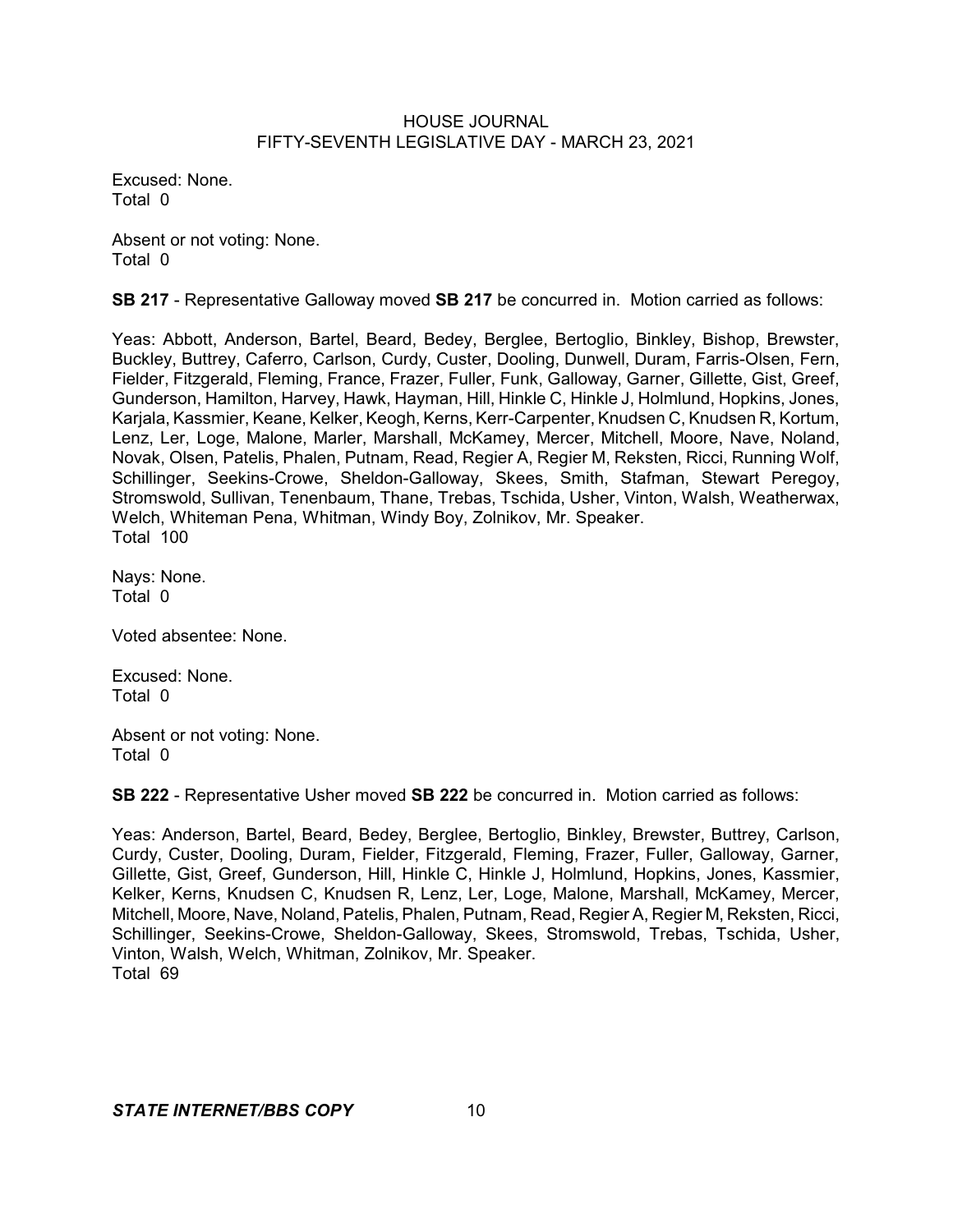Nays: Abbott, Bishop, Buckley, Caferro, Dunwell, Farris-Olsen, Fern, France, Funk, Hamilton, Harvey, Hawk, Hayman, Karjala, Keane, Keogh, Kerr-Carpenter, Kortum, Marler, Novak, Olsen, Running Wolf, Smith, Stafman, Stewart Peregoy, Sullivan, Tenenbaum, Thane, Weatherwax, Whiteman Pena, Windy Boy. Total 31

Voted absentee: None.

Excused: None. Total 0

Absent or not voting: None. Total 0

**SB 230** - Representative R. Knudsen moved **SB 230** be concurred in. Motion carried as follows:

Yeas: Abbott, Anderson, Bartel, Beard, Bedey, Berglee, Bertoglio, Binkley, Bishop, Brewster, Buckley, Buttrey, Caferro, Carlson, Curdy, Custer, Dooling, Dunwell, Duram, Fern, Fielder, Fitzgerald, Fleming, France, Frazer, Fuller, Funk, Galloway, Garner, Gillette, Gist, Greef, Gunderson, Hamilton, Harvey, Hawk, Hill, Hinkle C, Hinkle J, Holmlund, Hopkins, Jones, Karjala, Kassmier, Keane, Kelker, Kerns, Kerr-Carpenter, Knudsen C, Knudsen R, Kortum, Lenz, Ler, Loge, Malone, Marler, Marshall, McKamey, Mercer, Mitchell, Moore, Nave, Noland, Novak, Patelis, Phalen, Putnam, Read, Regier A, Regier M, Reksten, Ricci, Running Wolf, Schillinger, Seekins-Crowe, Sheldon-Galloway, Skees, Smith, Stafman, Stewart Peregoy, Stromswold, Sullivan, Thane, Trebas, Tschida, Usher, Vinton, Walsh, Weatherwax, Welch, Whiteman Pena, Whitman, Zolnikov, Mr. Speaker. Total 94

Nays: Farris-Olsen, Hayman, Keogh, Olsen, Tenenbaum, Windy Boy. Total 6

Voted absentee: None.

Excused: None. Total 0

Absent or not voting: None. Total 0

**SJR 9** - Representative Galt moved **SJR 9** be concurred in. Motion carried as follows:

Yeas: Abbott, Anderson, Bartel, Beard, Bedey, Berglee, Bertoglio, Binkley, Bishop, Brewster, Buckley, Buttrey, Caferro, Carlson, Curdy, Custer, Dooling, Dunwell, Duram, Farris-Olsen, Fern, Fielder, Fitzgerald, Fleming, France, Frazer, Fuller, Funk, Galloway, Garner, Gillette, Gist, Greef, Gunderson, Hamilton, Harvey, Hawk, Hayman, Hill, Hinkle C, Hinkle J, Holmlund, Hopkins, Jones,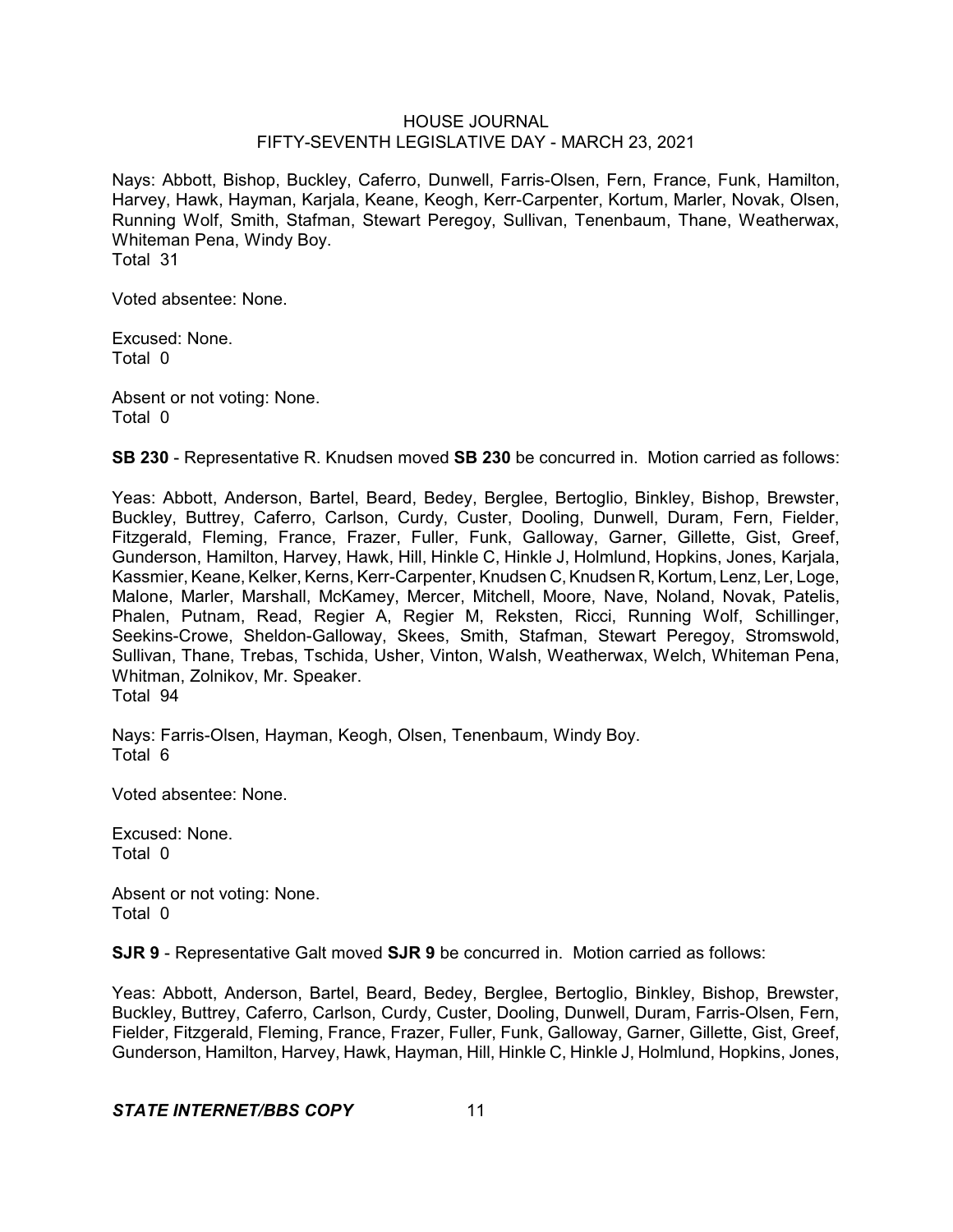Karjala, Kassmier, Keane, Kelker, Keogh, Kerns, Kerr-Carpenter, Knudsen C, Knudsen R, Kortum, Lenz, Ler, Loge, Malone, Marler, Marshall, McKamey, Mercer, Mitchell, Moore, Nave, Noland, Novak, Olsen, Patelis, Phalen, Putnam, Read, Regier A, Regier M, Reksten, Ricci, Running Wolf, Schillinger, Seekins-Crowe, Sheldon-Galloway, Skees, Smith, Stafman, Stewart Peregoy, Stromswold, Sullivan, Tenenbaum, Thane, Trebas, Tschida, Usher, Vinton, Walsh, Weatherwax, Welch, Whiteman Pena, Whitman, Windy Boy, Zolnikov, Mr. Speaker. Total 100

Nays: None. Total 0

Voted absentee: None.

Excused: None. Total 0

Absent or not voting: None. Total 0

Majority Leader Vinton moved the Committee rise and report. Motion carried. Committee arose. House resumed. Mr. Speaker presiding. Chair Zolnikov moved the Committee of the Whole report be adopted. Report adopted as follows:

Yeas: Abbott, Anderson, Beard, Bedey, Berglee, Bertoglio, Binkley, Bishop, Brewster, Buckley, Buttrey, Caferro, Carlson, Curdy, Custer, Dooling, Dunwell, Duram, Farris-Olsen, Fern, Fielder, Fitzgerald, Fleming, France, Frazer, Fuller, Funk, Galloway, Garner, Gillette, Gist, Greef, Gunderson, Hamilton, Harvey, Hayman, Hill, Hinkle C, Hinkle J, Holmlund, Hopkins, Jones,Karjala, Kassmier, Keane, Kelker, Keogh, Kerns, Kerr-Carpenter, Knudsen C, Knudsen R, Kortum, Lenz, Ler, Loge, Malone, Marler, Marshall, McKamey, Mercer, Mitchell, Moore, Nave, Noland, Novak, Patelis, Phalen, Putnam, Read, Regier A, Regier M, Reksten, Ricci, Running Wolf, Schillinger, Seekins-Crowe, Sheldon-Galloway, Skees, Smith, Stafman, Stewart Peregoy, Stromswold, Sullivan, Tenenbaum, Thane, Trebas, Tschida, Usher, Vinton, Walsh, Weatherwax, Welch, Whiteman Pena, Whitman, Windy Boy, Mr. Speaker. Total 96

Nays: Bartel, Olsen, Zolnikov. Total 3

Voted absentee: None.

Excused: None. Total 0

Absent or not voting: Hawk. Total 1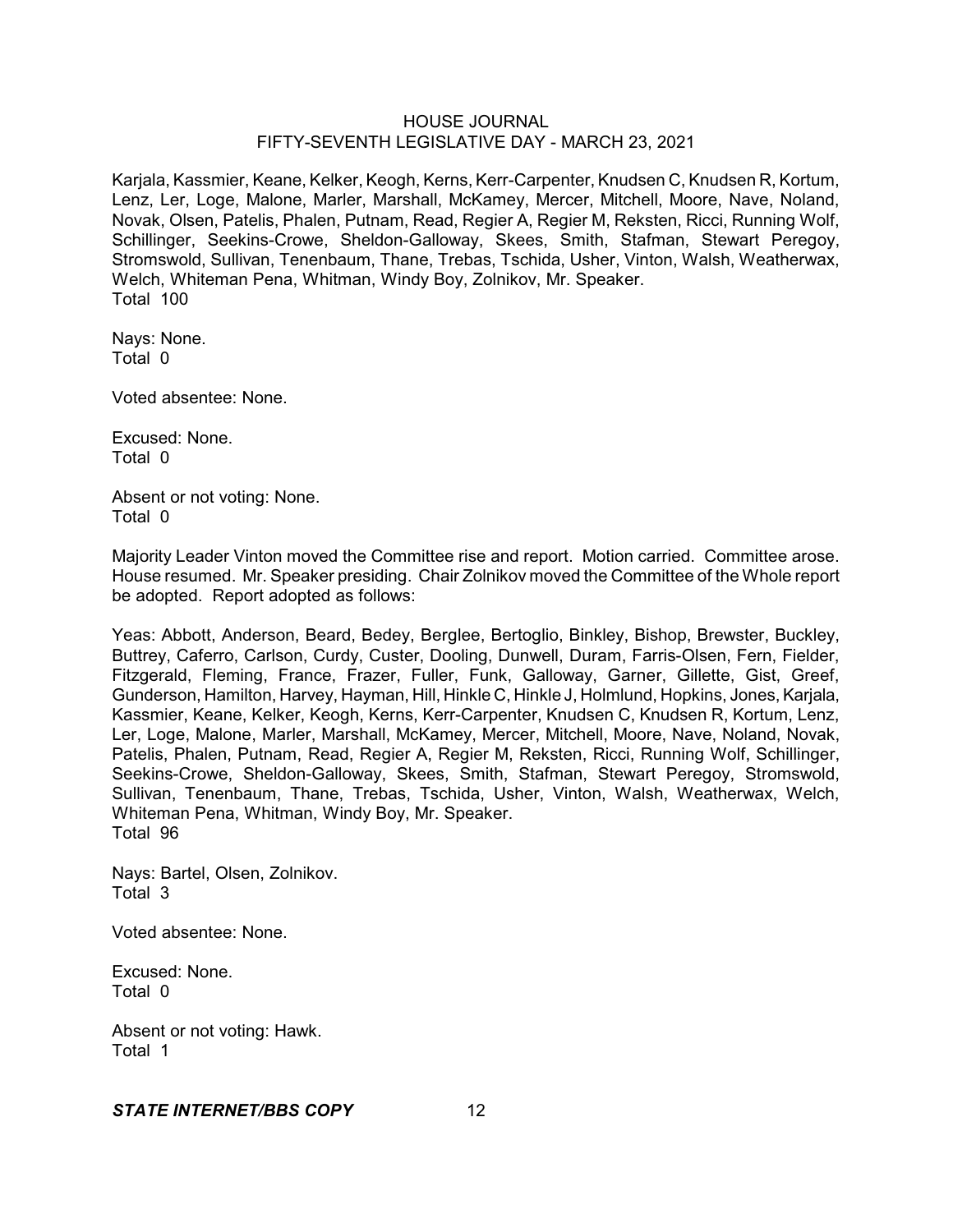### **THIRD READING OF BILLS**

The following bills having been read three several times, title and history agreed to, were disposed of in the following manner:

#### **HB 620** passed as follows:

Yeas: Abbott, Anderson, Bartel, Beard, Bedey, Berglee, Bertoglio, Binkley, Bishop, Brewster, Buckley, Buttrey, Caferro, Carlson, Curdy, Custer, Dooling, Dunwell, Duram, Farris-Olsen, Fern, Fielder, Fitzgerald, Fleming, France, Frazer, Fuller, Funk, Galloway, Garner, Gillette, Gist, Greef, Gunderson, Hamilton, Harvey, Hawk, Hayman, Hill, Hinkle C, Hinkle J, Holmlund, Hopkins, Jones, Karjala, Kassmier, Keane, Kelker, Keogh, Kerns, Kerr-Carpenter, Knudsen C, Knudsen R, Kortum, Lenz, Ler, Loge, Malone, Marler, Marshall, McKamey, Mercer, Mitchell, Moore, Nave, Noland, Novak, Olsen, Patelis, Phalen, Putnam, Read, Regier A, Regier M, Reksten, Ricci, Running Wolf, Schillinger, Seekins-Crowe, Sheldon-Galloway, Skees, Smith, Stafman, Stewart Peregoy, Stromswold, Sullivan, Tenenbaum, Thane, Trebas, Tschida, Usher, Vinton, Walsh, Weatherwax, Welch, Whiteman Pena, Whitman, Windy Boy, Zolnikov, Mr. Speaker. Total 100

Nays: None. Total 0

Voted absentee: None.

Excused: None. Total 0

Absent or not voting: None. Total 0

**SB 57** concurred in as follows:

Yeas: Abbott, Anderson, Bedey, Berglee, Bertoglio, Bishop, Brewster, Buckley, Buttrey, Caferro, Carlson, Curdy, Custer, Dooling, Dunwell, Duram, Farris-Olsen, Fern, Fielder, Fitzgerald, France, Frazer, Funk, Garner, Gillette, Gist, Greef, Hamilton, Harvey, Hawk, Hayman, Hinkle J, Holmlund, Jones, Karjala, Keane, Kelker, Keogh, Kerr-Carpenter, Knudsen C, Kortum, Loge, Malone, Marler, McKamey, Mercer, Moore, Novak, Olsen, Putnam, Ricci, Running Wolf, Seekins-Crowe, Smith, Stafman, Stewart Peregoy, Sullivan, Tenenbaum, Thane, Trebas, Vinton, Walsh, Weatherwax, Welch, Whiteman Pena, Whitman, Windy Boy, Mr. Speaker. Total 68

Nays: Bartel, Beard, Binkley, Fleming, Fuller, Galloway, Gunderson, Hill, Hinkle C, Hopkins, Kassmier, Kerns, Knudsen R, Lenz, Ler, Marshall, Mitchell, Nave, Noland, Patelis, Phalen, Read,